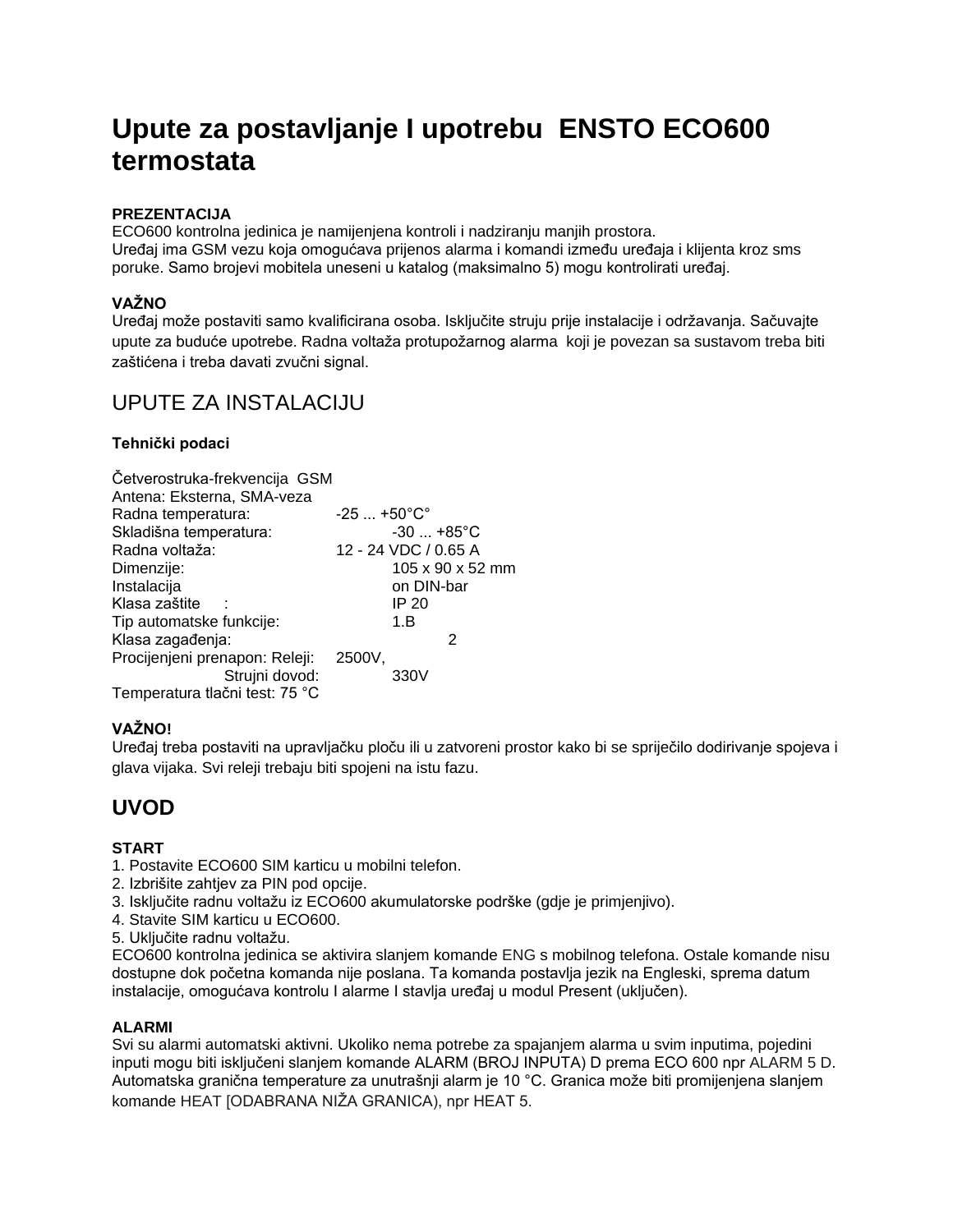#### **POSTVLJANJE SMART TEMPERATURE**

Automatska Smart temperatura je 5 °C. Vrijednost se može izmijeniti komandom SETBACK [IZABRANA TEMPERATURA], npr. SETBACK 8.

#### **CHECK**

At the end of the introduction send the command STATUS to the ECO600. The reply message will tell you the mode of the device, controls and alarms.

#### **ADDING USERS**

Send the command PHONE [CATALOGUE POSITION] [TELEPHONE NUMBER] to the ECO600 e.g. PHONE 1 +358123456789 . The added telephone numbers must be confirmed in order to be able to receive alarm messages. The number will be confirmed by sending any command e.g. PHONE to the ECO600. The telephone numbers must be entered in international format.

# **COMMANDS**

ENG - Selects the language to English. ENG is also the start command when the device is activated.

ALARM [INPUT NUMBER] [D/E] - Disables an input connection (D) or enables one (E). If the device gives a false alarm because of a broken alarm sensor, it is possible to disable the alarm in question by sending the command ALARM [INPUT NUMBER] D .

Numbering of the alarms:

- $1 =$  General alarm
- $2 =$  Humidity alarm
- $3$  = Burglar alarm
- $4 =$  Fire alarm
- 5 = Power cut alarm
- 6 = Temperature alarm

ACK - Acknowledges all alarms and reactivates the alarms which have been emitted.

HEAT [CHOSEN ALARM LIMIT] - Changes the limit value of the room temperature alarm. E.g. HEAT 5.

CONTROL 3 [ON/OFF/DEFAULT] -Turns Control 3 on or off within the parameters ON and OFF. The DEFAULT parameter will revert Control 3 into Smart setback. E.g. CONTROL 3 ON.

CONTROL 4 [ON/OFF/DEFAULT] -Turns Control 4 on or off within the parameters ON and OFF. The DEFAULT parameter will revert Control 4 into temperature control setback. E.g. CONTROL 4 ON

PRESENT - Sets the ECO600 device into Present mode. AWAY - Sets the ECO600 device into Away mode.

SETBACK [CHOSEN SETBACK] -Sets the chosen setback value from Control 3 to the ECO16FR thermostats. E.g. SETBACK 8.

PHONE [CATALOGUE POSITION] [TELEPHONE NUMBER] - The command is used to control the user catalogue.

**Adding a number**: Give two parameters, catalogue position and telephone number. The telephone number is entered in a chosen catalogue position. There are five (1-5) catalogue positions. If a new number is entered into a position which is already occupied, the new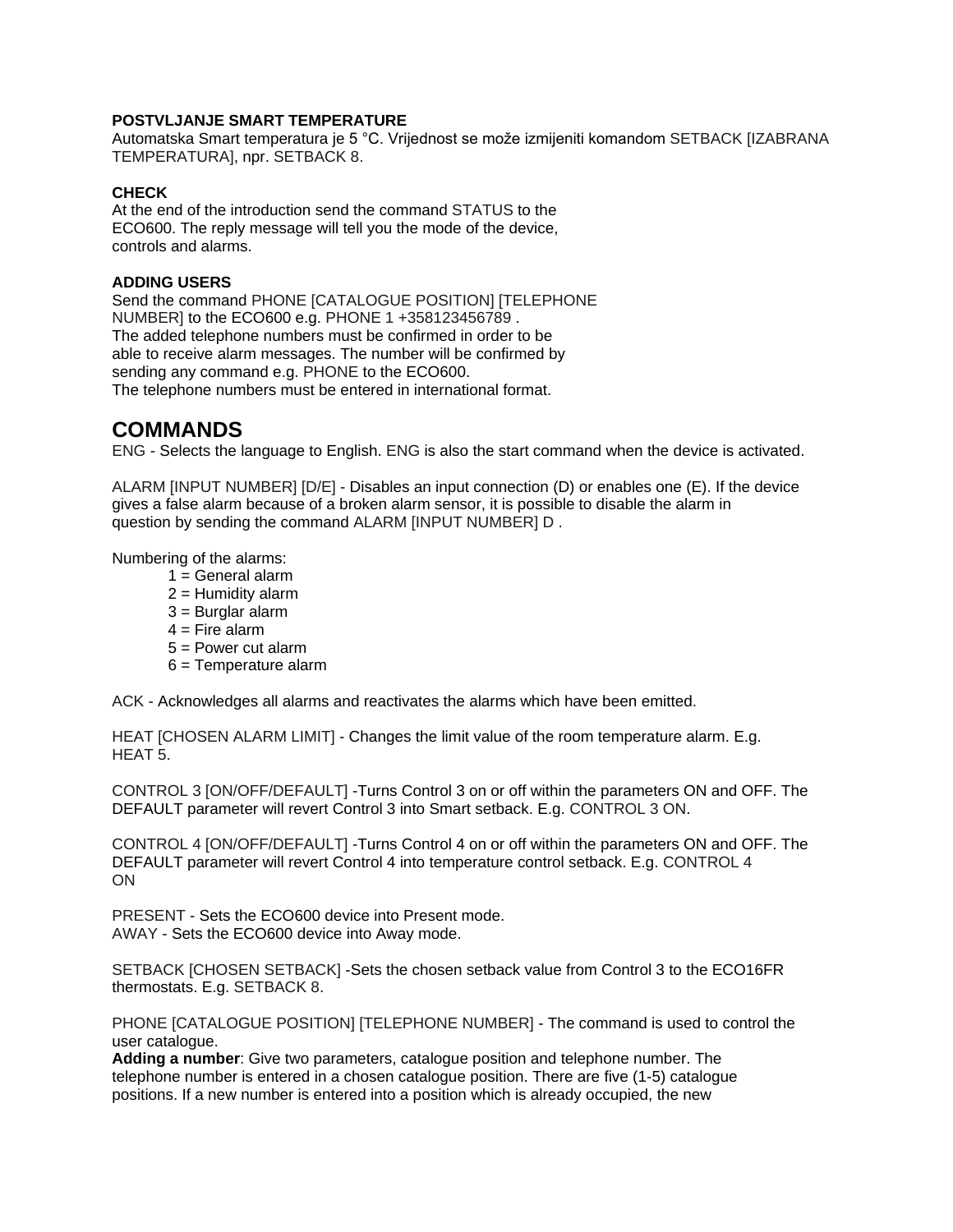number will replace the old one, e.g. PHONE 1 +358123456789 .

**Removing a number**: Give one parameter, catalogue position. The telephone number for the chosen catalogue position will be removed, e.g. PHONE 1 .

**Output of user catalogue:** Send the command PHONE , and the reply message will include entered telephone numbers in the user catalogue, organized in numerical order (PHONE 1, PHONE 2 etc).

RESET - Reverts the ECO600 device to factory settings. The confirmed telephone numbers will remain in the memory.

INFO - The reply message includes information on the ECO600 device. ECO600 Serial nr: 001071 Software: 1.9 Installed: 24.08.2007 GSM SS: -51dBm (97.5%)

STATUS - The reply message tells the mode of the premises, controls and alarms.

ARRIVING - Sets the ECO600 device into Arriving mode.

# **OPERATION**

#### **LED SIGNAL LIGHTS**

The ECO600 front panel is equipped with two signal lights. The top signal light indicates the state of the GSM device. It fl ashes regularly at 3 second intervals when the GSM connection is active. The bottom signal light indicates that the device is connected to the power.

#### **SMS MESSAGES**

SMS messages (=text messages) are the only way to communicate with the ECO600, both control of the device and transmission of alarms are carried out by SMS messages. The ECO600 device sends a reply message to all command messages which have been sent from a confi rmed number in the user catalogue. Entering the modes Present, Away and Arriving enables control of the device. The text in the commands is case insensitive. In this manual capital letters are used to make it more legible. The brackets used in the examples should not be written in commands, the text between the brackets indicates the variable values.

#### **ADD A NUMBER IN USER CATALOGUE**

A new user is created by sending the command PHONE [CATALOGUE POSITION] [TELEPHONE NUMBER] to the ECO600 device, e.g. PHONE 1 +358123456789 . The number must be entered in international format.

#### **OUTPUT OF USER CATALOGUE**

When the command PHONE is sent to the ECO600, the reply message includes the users' telephone numbers organised in numerical order based on their catalogue position.

#### **REMOVING A NUMBER FROM USER CATALOGUE**

A number can be removed from the user catalogue by sending the command PHONE [CATALOGUE POSITION] .

#### **REPLACING A NUMBER IN USER CATALOGUE**

If a new number is entered in an already occupied catalogue position, the new number will replace the old one.

#### **GUIDE FOR USER CATALOGUE**

- anyone can use the ECO600 device when the user catalogue is empty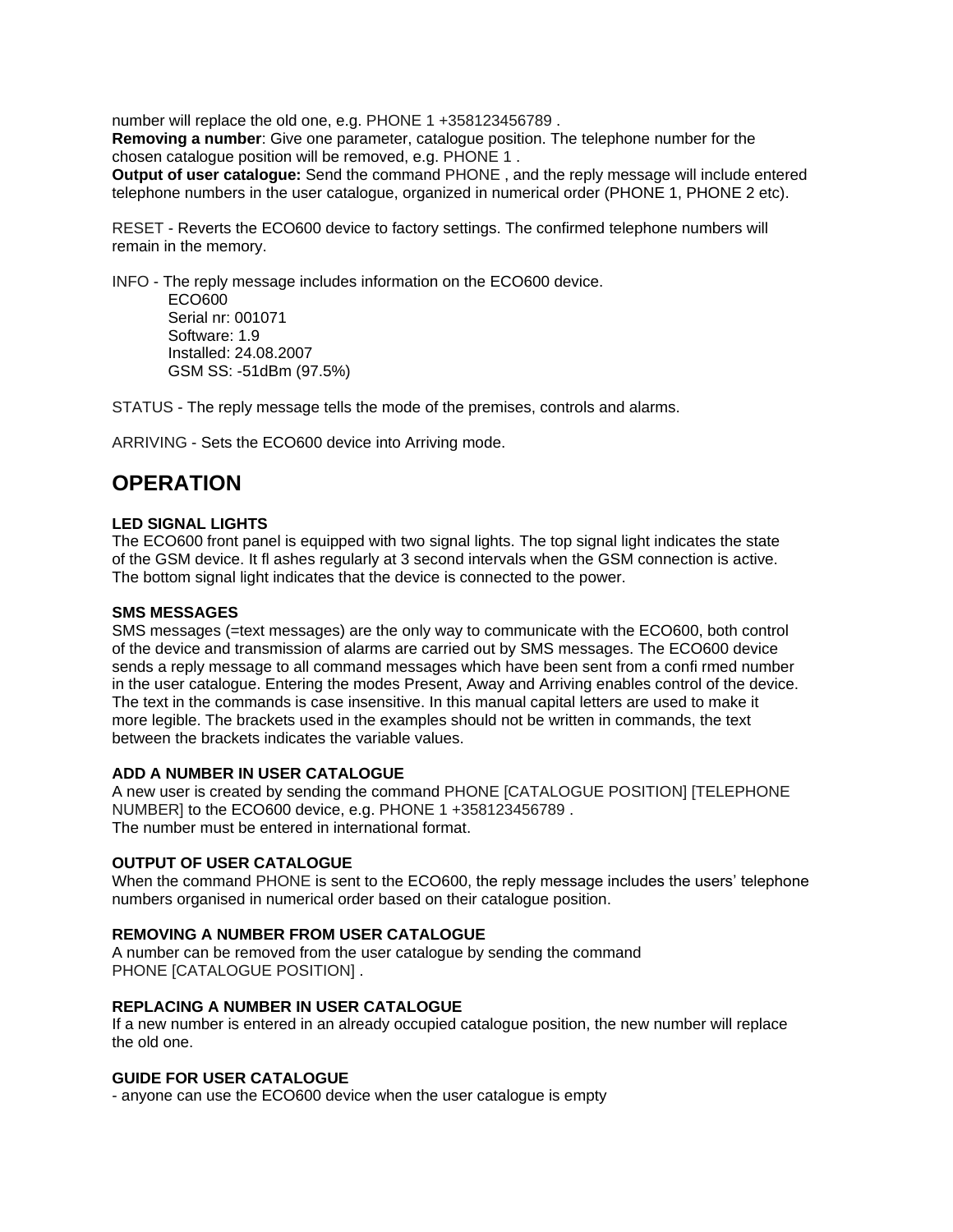- The ECO600 can be controlled only by numbers in user catalogue when any of those numbers have been confirmed

- the added number will be confirmed by sending any command e.g. STATUS from the number in question

- if the user catalogue only consists of unconfirmed numbers it is possible to add or remove users from any telephone number

- alarm messages are sent only to the confirmed numbers

- if an added telephone number is the same one that sent the command, the number is automatically confirmed

#### **REVERTING TO THE PREDETERMINED FACTORY SETTINGS**

By sending the command RESET the following predetermined factory settings are activated:

The device is in Present mode Control 3 - Smart setback function is activated Smart setback temperature value into 5 °C Control 4 - Temperature setback function is activated The limit for room temperature alarm is set at +10°C

# **FUNCTIONS**

#### **CONTROLS**

The relays can take a maximum current of 10 A (230 VAC) when the load is resistive. NOTE! All relays must be connected to the same phase. If it is necessary to control loads which are connected to other phases auxiliary relays must be used. The relay poles are potential free.

| <b>CONTROLS</b>                        |                |                      |           |
|----------------------------------------|----------------|----------------------|-----------|
| Control                                | <b>Present</b> | Away                 | Arriving  |
| Control 1 - Siren                      | No effect      | No effect            | No effect |
| <b>Control 2 - Away control</b>        | Off            | On                   | No effect |
| <b>Control 3 - Smart setback</b>       | Off            | <b>Smart setback</b> | Off       |
| <b>Control 4 - Temperature setback</b> | Off            | On                   | Off       |

#### **SIREN**

Control 1 is intended to control the siren in case of an alarm. The relay is activated when a fi re or break-in releases an alarm. When the alarm is acknowledged the relay stops operating. If the alarm is not acknowledged within five minutes from when the last alarm was released, the relay will also stop operating.

#### **AWAY CONTROL**

Control 2 reacts to mode changes only according to the table above. The control switches the power supply from the chosen devices off when nobody is present in the premises. For example, turning the oven off in holiday homes.

#### **SMART SETBACK**

Control 3 operates the temperature setback of ECO16FR thermostats when the Away mode is activated. The value of Smart setback can be changed by sending the command SETBACK [CHOSEN TEMPERATURE SETBACK]. If the desired Smart setback of the premises is 10 °C in Away mode , the command SETBACK 10 should be sent to the ECO600. The default Smart setback value is 5 °C. If there are no ECO16FR thermostats in operation, Control 3 can be used to control other electrical devices, e.g. a car heater by sending the command CONTROL 3 [ON/OFF] . After the manual control has been used Control 3 does not react to attempted mode changes of Present, Away or Arriving.

The function Smart setback can be reactivated by sending the command CONTROL 3 DEFAULT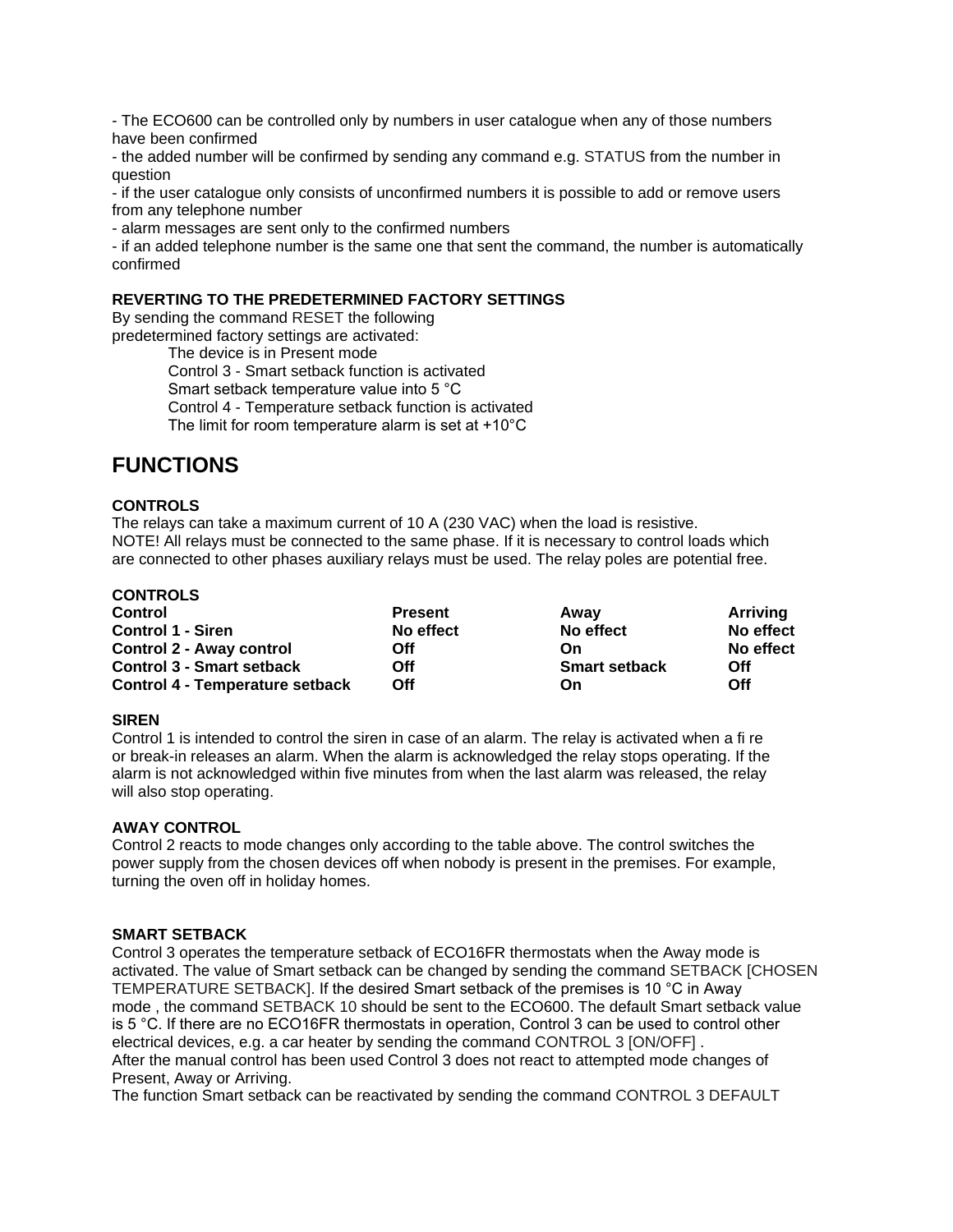to the ECO600. This will restore the default Smart setback of 5 °C. The Control 3 Smart setback can also be restored by sending the command SETBACK [CHOSEN TEMPERATURE SETBACK] .

#### **TEMPERATURE SETBACK**

Control 4 operates the temperature setback of thermostats and heaters on and off according to the table above.

If there is no need for temperature setback, Control 4 can be used to control other electrical devices e.g. outdoor lighting by sending the command CONTROL 4 [ON/OFF] .

After the manual control has been used Control 4 does not react to attempted mode changes of Present, Away or Arriving.

The function temperature setback can be activated by sending the command CONTROL 4 DEFAULT to the ECO600.

#### **MESSAGES**

At startup the device will always send the message "Device has started" to all confirmed users. In systems without a battery backup the message indicates a power cut that has been corrected. In systems with a battery backup the device will send the message "Power failure over ".

#### **ALARMS**

An alarm will be emitted when the loop in an alarm circuit opens. When an alarm is released, the device will send a message to all confirmed numbers in the user catalogue. The opening of a certain alarm circuit activates only one alarm message even if the sensor in question may react again.

Only fire and burglar alarms activate the siren.

The command ACK acknowledges all released alarms. If the alarm is not acknowledged within 15 minutes the device will send a reminder to the users. The reminder includes a list over the unacknowledged alarms. The reminder message is sent only once. After sending the command ACK the system will again be active and opening an alarm loop will release a new alarm. If the loop is opened at the same time that the alarm is acknowledged by sending the command ACK a new alarm will occur at once.

The indoor temperature alarm will be released if the room temperature drops below the value sent by the command HEAT [CHOSEN ALARM LIMIT] . The device will send a message when the temperature has risen to the set value. The room temperature alarm can not be acknowledged.

If there is a malfunction in a sensor, the alarm loop can be disabled by sending the command ALARM [INPUT NUMBER] D . Afterwards it is possible to acknowledge the alarm and the device will not send new alarms from the alarm loop in question. The alarm loop can be enabled again by sending the command ALARM [INPUT NUMBER] E .

| <b>ALARMS</b>     |                |               |                 |
|-------------------|----------------|---------------|-----------------|
| <b>ALARM</b>      | <b>Present</b> | Away          | <b>Arriving</b> |
| Alarm 1 - General | <b>Active</b>  | <b>Active</b> | <b>Active</b>   |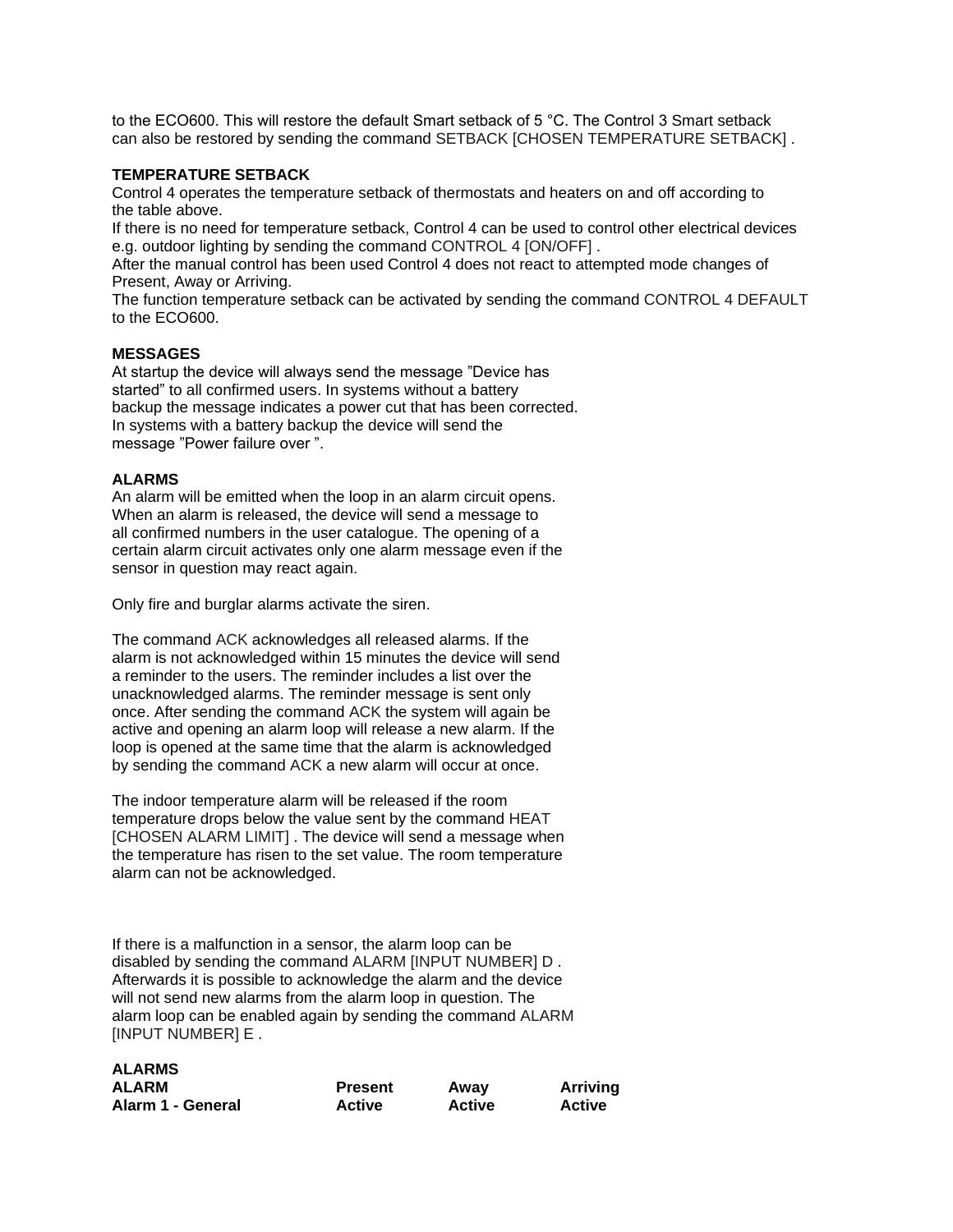| <b>Alarm 2 - Humidity</b>                | <b>Active</b>   | <b>Active</b>   | <b>Active</b>   |
|------------------------------------------|-----------------|-----------------|-----------------|
| Alarm 3 - Burglar                        | <b>Inactive</b> | <b>Active</b>   | <b>Active</b>   |
| Alarm 4 - Fire                           | <b>Active</b>   | <b>Active</b>   | <b>Active</b>   |
| Alarm 5 - Power cut                      | <b>Inactive</b> | <b>Active</b>   | <b>Active</b>   |
| Alarm 6 - Room temperature               | <b>Inactive</b> | <b>Active</b>   | <b>Active</b>   |
| <b>Outdoor temperature</b>               | <b>Inactive</b> | <b>Inactive</b> | <b>Inactive</b> |
| Only active mode will activate an alarm. |                 |                 |                 |

# **OPERATION INSTRUCTIONS**

#### **PRESENT**

When you are present send the command PRESENT **Present mode** -The room temperature, power cut and burglar alarms are inactivated -The away control is turned off -The temperature setbacks are turned off

#### **AWAY**

When you are away send the command AWAY **Away mode:** -All alarms are activated -The away control is turned on (e.g. closes the water valve) -Temperature setbacks are turned on

#### **ARRIVING**

When you are arriving to the premises or you are going to be away just for a moment send the command ARRIVING **Arriving mode**

-Temperature setbacks are turned off -All alarms are activated **ACKNOWLEDGEMENT**

### **SETBACK**

#### **Only for controlling ECO16FR thermostats.**

Enter the chosen value of temperature setback e.g. SETBACK 15 -Thermostat (ECO16FR) drops the set temperature by the value chosen in the command

-The value must be a whole number between 0 and 20

-The ECO16FR thermostats adjustment